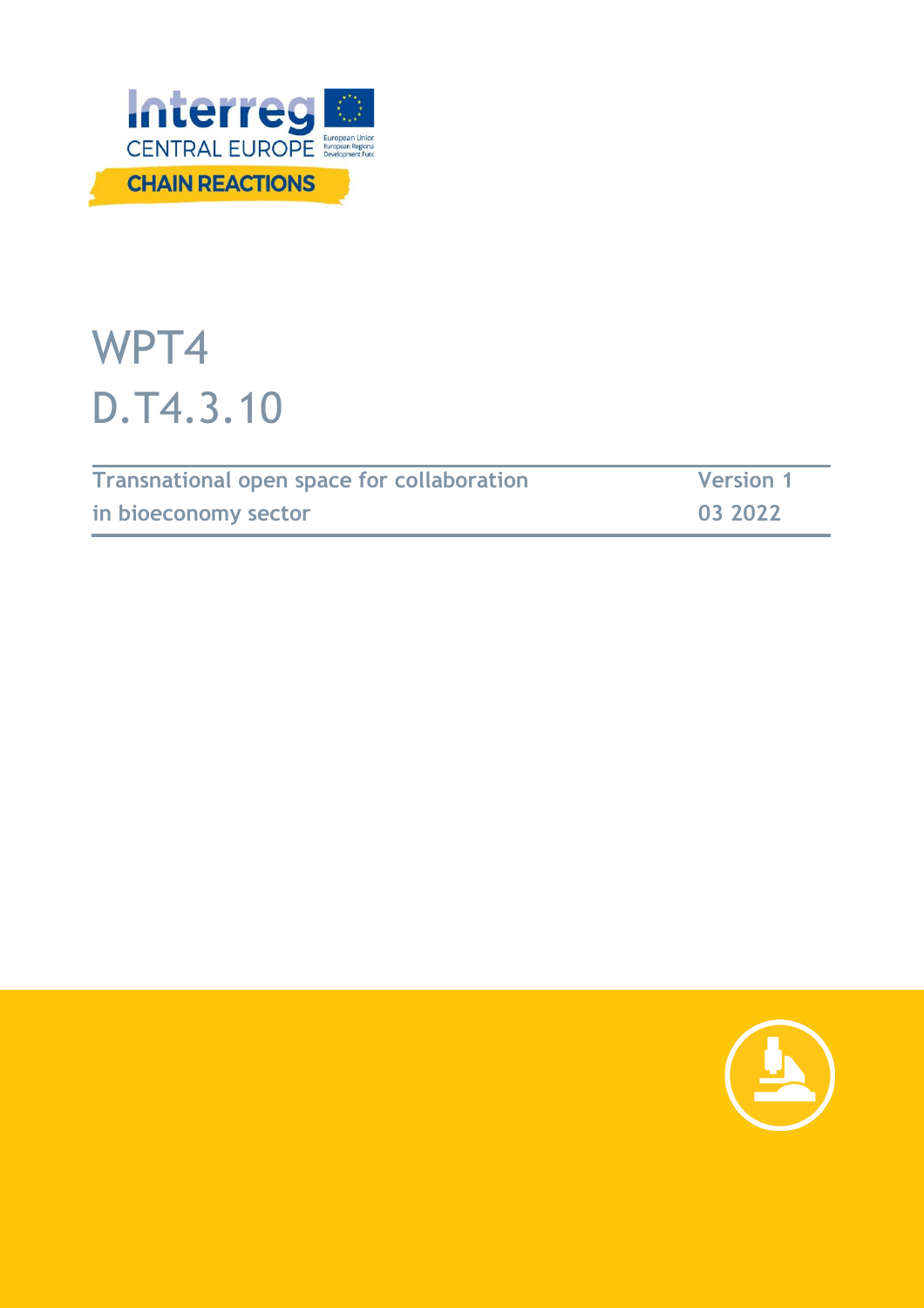



| <b>Project information</b>               |                                                                                    |  |  |
|------------------------------------------|------------------------------------------------------------------------------------|--|--|
| Project Index Number:                    | CE1519                                                                             |  |  |
| Project Acronym:                         | <b>CHAIN REACTIONS</b>                                                             |  |  |
| Project Title:                           | Driving smart industrial growth through value chain innovation                     |  |  |
| Website:                                 | https://www.interreg-central.eu/Content.Node/CHAIN-REACTIONS.html                  |  |  |
| Start Date of the Project:               | 01.04.2019                                                                         |  |  |
| Duration:                                | 36 Months                                                                          |  |  |
| <b>Document Control page</b>             |                                                                                    |  |  |
| Deliverable Title (overall):             | D.T4.3.6-10: Transnational open spaces for collaboration                           |  |  |
| Deliverable Title<br>(target sector):    | D.T4.3.10 – Transnational open space for collaboration in the bioeconomy<br>sector |  |  |
| Lead Contractor of the De-<br>liverable: | PP2 - Styrian Technology Park                                                      |  |  |
| Responsible PP duo:                      | PP9 - Bioeconomy Cluster<br>PP7 - Wroclaw Technology Park                          |  |  |
| Authors:                                 | PP9 - Bioeconomy Cluster<br>PP7 - Wroclaw Technology Park                          |  |  |
| <b>Contractual Delivery Date:</b>        | 31.12.2021                                                                         |  |  |
| <b>Actual Delivery Date:</b>             | 24.3.2022                                                                          |  |  |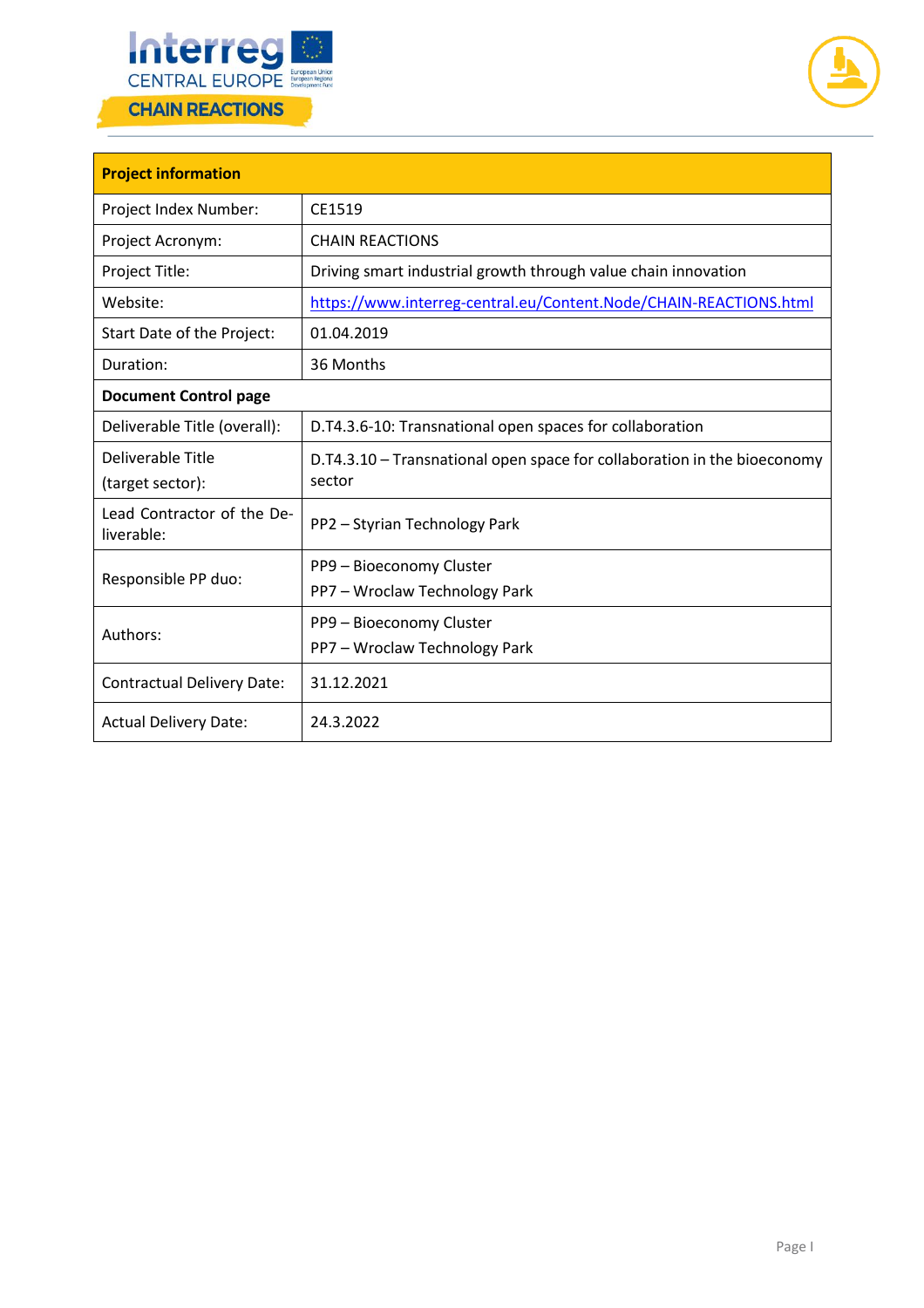



### **Table of content**

|  | 2 Transnational open space (TOS) for collaboration in bioeconomy |  |
|--|------------------------------------------------------------------|--|
|  |                                                                  |  |
|  |                                                                  |  |
|  |                                                                  |  |
|  |                                                                  |  |
|  |                                                                  |  |

### **Abbreviations**

- BEC Bioeconomy Cluster
- DIH Digital Innovation Hub
- EDIH European Digital Innovation Hub
- IGA Innovation and Growth Alliance
- TIA Transnational Innovation Activities
- TIIA Transnational industrial innovation Agenda
- TEP Transnational Exploitation Plan
- TNN Transnational Thematic Network
- TOS Transnational Open Space
- WTP Wroclaw Technology Park S.A.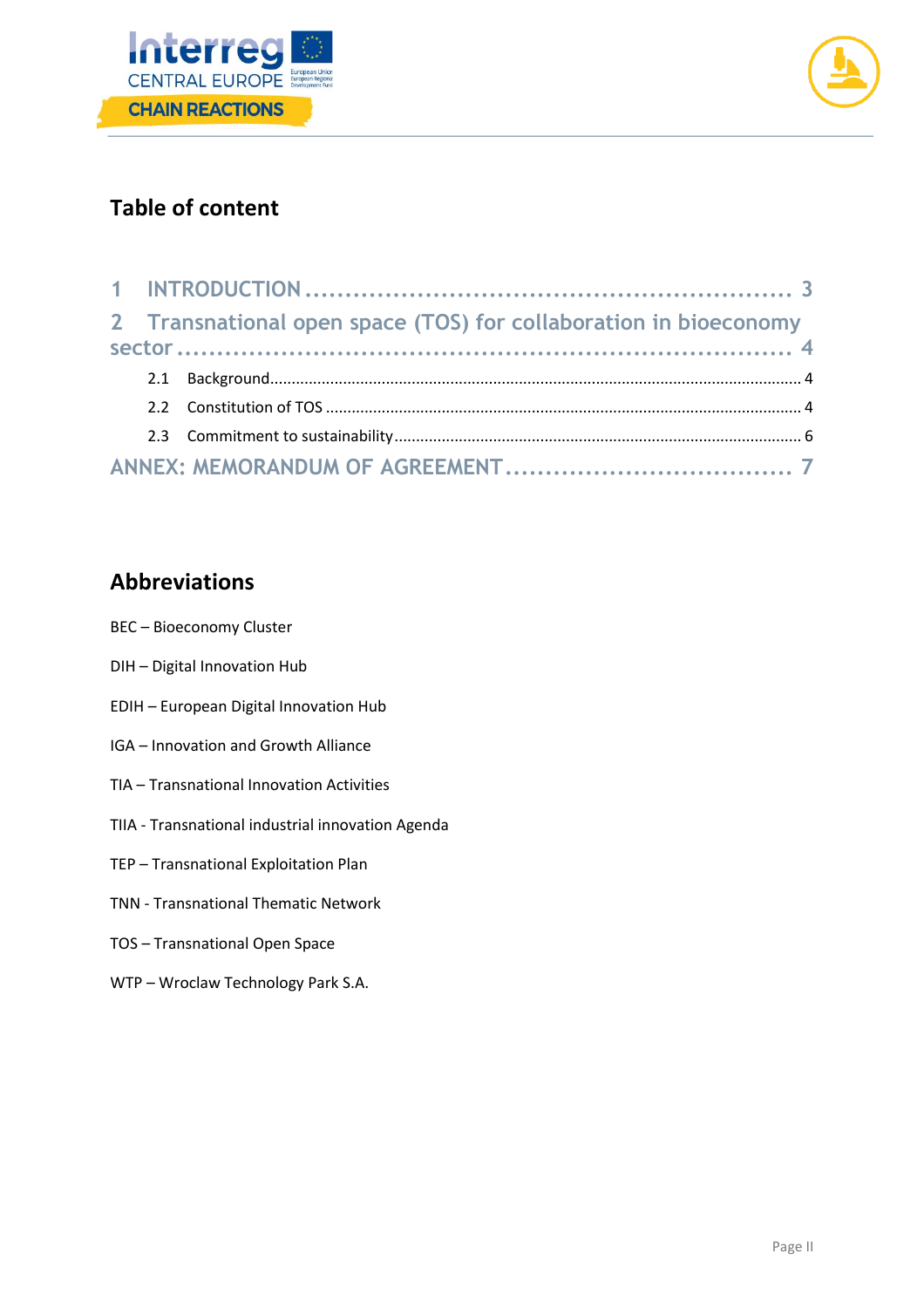



### <span id="page-3-0"></span>**1 INTRODUCTION**

CHAIN REACTIONS project addresses the challenge for industrial regions not benefitting from innovation activities from large leading corporations to increase regional capacity to absorb new knowledge and turn it into competitiveness edge and business value. There is a strong need to help SMEs to overcome capacity shortages for innovation and integration into transnational value chains. The project aims at empowering regional ecosystems with the knowledge and tools to help businesses overcome those barriers and generate sustained growth through value chain innovation.

The transnational thematic network (TTN) is the final output of WP4, and it will become a sustainable open space for collaboration. The following document will specify the working principles and commitments of the TTN in each of the 5 specific sectors.

In order to create transnational open spaces for collaboration (e.g. value chain based) the activities for Building open collaboration spaces for transnational RIS3 implementation (WPT4), are be based on previous project activities, mostly IGAs established in each of the target regions (O.T2.1) and Value chain innovation models and instruments implemented in each target region as a driver to S3 (O.T3.2), as well as Thematic industrial innovation roadmaps (O.T4.1) and Thematic innovation agendas (O.T4.2).

More specifically, Transregional exploitation plan (D.T4.3.1-5) for each sector are the key deliverable upon which the **Transnational open space for collaboration** for each of respective sectors will be based.

Overall, the **Transnational open space for collaboration** is part of the third outputs within the WPT4, linking the identified potential with plans for transnational exploitation:

- O.T4.1 Thematic industrial innovation roadmaps;
- O.T4.2 Thematic innovation agendas;
- **O.T4.3 Thematic transnational exploitation plans and open collaboration spaces.**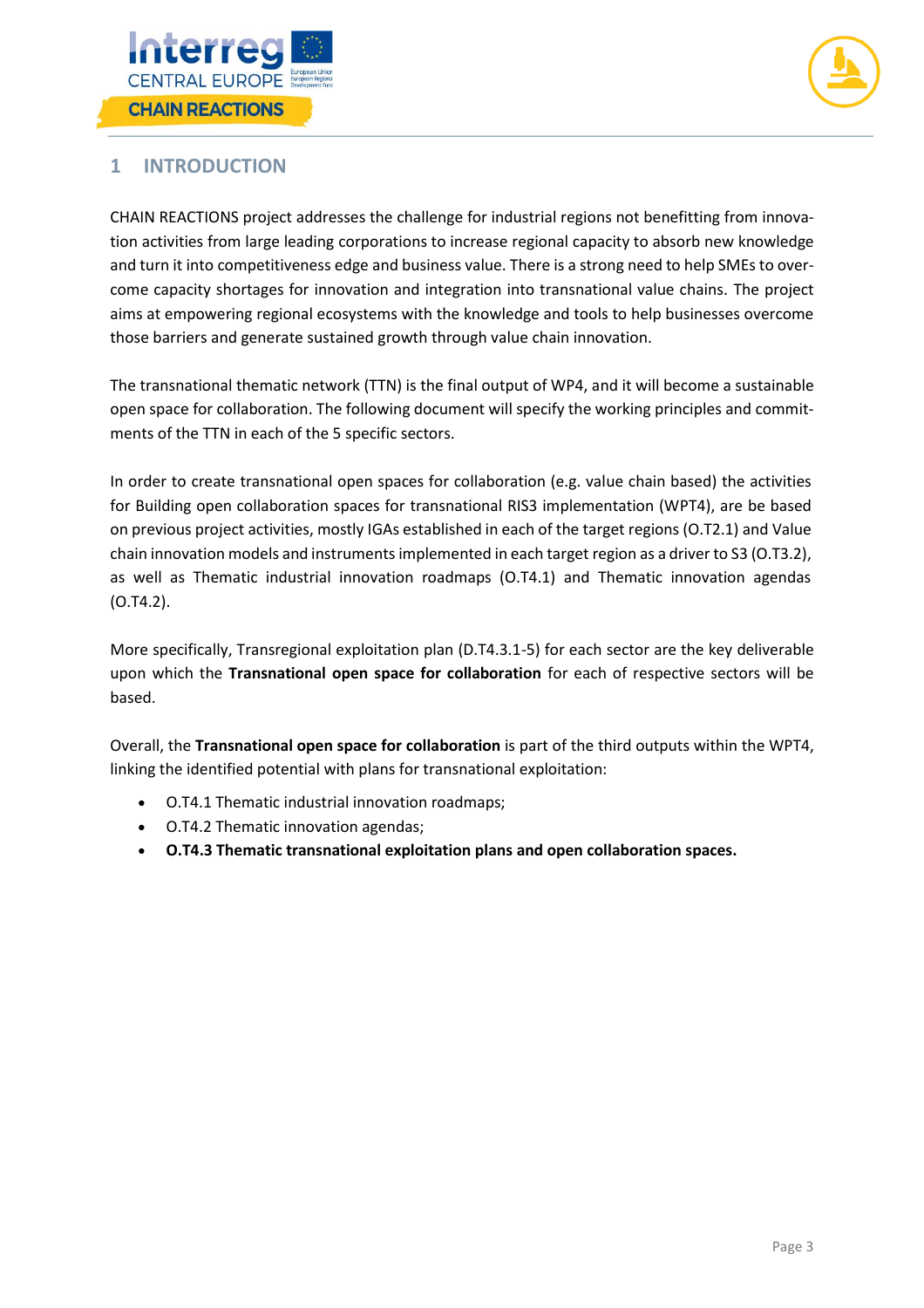



### <span id="page-4-0"></span>**2 Transnational open space (TOS) for collaboration in bioeconomy sector**

### <span id="page-4-1"></span>**2.1 Background**

The TOS is based on the previous project activities:

- D.T4.1.5 Establishing transnational networks of innovations stakeholders for the bioeconomy sector,
- D.T4.1.6 Transnational industrial innovation roadmap workshop,
- D.T4.1.11 Transnational industrial innovation roadmap for the bioeconomy sector,
- D.T4.1.17 Industrial innovation workshop for the bioeconomy sector in the regions of Nitra and Wroclaw,
- D.T4.2.7 Transnational industrial innovation agenda for the bioeconomy sector,
- D.T4.3.5 Transregional exploitation plan for the bioeconomy sector.

### <span id="page-4-2"></span>**2.2 Constitution of TOS**

|  |  |  |  |  | The TOS for collaboration in bioeconomy sector will consist of the following stakeholders: |  |
|--|--|--|--|--|--------------------------------------------------------------------------------------------|--|
|  |  |  |  |  |                                                                                            |  |

| <b>Stakeholder</b>                                                  | <b>Region</b>  | <b>Role within TEP</b>                                                                                                                                                                                                                                                                                                                                                                                                                                                                |
|---------------------------------------------------------------------|----------------|---------------------------------------------------------------------------------------------------------------------------------------------------------------------------------------------------------------------------------------------------------------------------------------------------------------------------------------------------------------------------------------------------------------------------------------------------------------------------------------|
| <b>Slovak Uni-</b><br>versity of<br><b>Agriculture</b><br>in Nitra  | <b>Nitra</b>   | One of the key partners in DIH consortium acting as a provider of<br>expertise and infrastructure. The structures existing within the uni-<br>versity will be also used for the activities of DIH (e. g. Research Cen-<br>tre AgroBioTech, EIT Food Hub, Food Incubator, etc.).                                                                                                                                                                                                       |
| <b>National</b><br><b>Agricultural</b><br>and Food<br><b>Centre</b> | <b>Nitra</b>   | Partner in DIH consortium, provider of decision support tools for<br>agri-food stakeholders.                                                                                                                                                                                                                                                                                                                                                                                          |
| <b>WTP</b><br><b>SA/EDIH</b><br>Wrocław                             | <b>Wroclaw</b> | Knowledge transfer partner supporting BEC in the process of de-<br>signing and establishing DIH in agri-food and cooperation at EDIH<br>Wroclaw. WTP will also facilitate access to its technological line,<br>which can be used mainly in the life science industry, in particular<br>in the food industry, dietary supplements and bioactive substances.<br>It operates in the concept of the sharing economy and thus creates<br>potential for use by interested Slovak companies. |
| <b>Balluff</b>                                                      | Transregional  | Technology provider focused on identification and transfer of op-<br>portunities provided by Industry 4.0 in the agri-food industry.                                                                                                                                                                                                                                                                                                                                                  |

The following stakeholders will commit to jointly pursue the common goals stated below, with proactive networking to expand the cooperation to other interested members of the quadruple helix, that could further contribute to achieving these goals.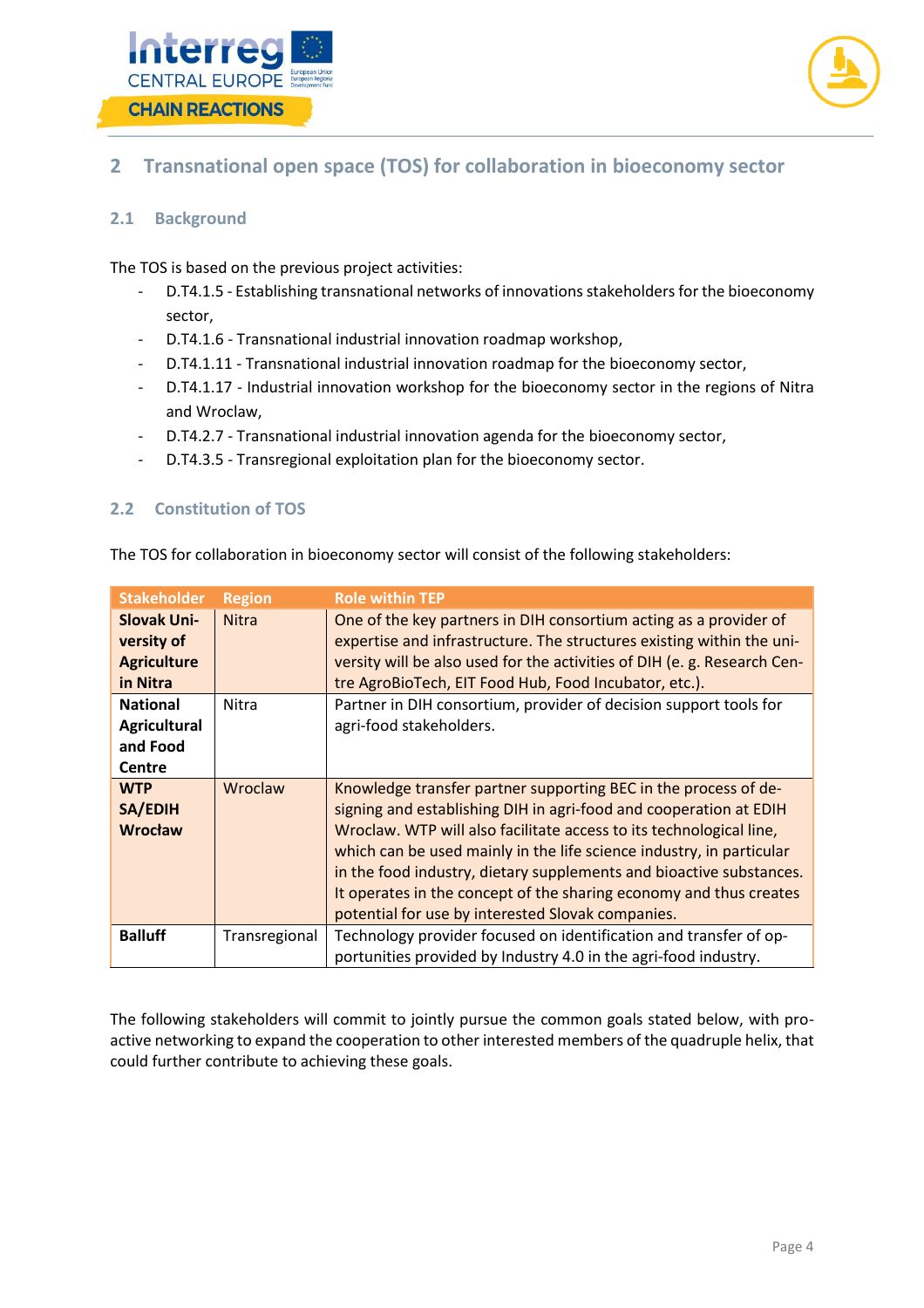



### **Common goals of in the bioeconomy sector of Nitra region (Slovakia) and Wroclaw region (Poland)**

| Name of TIA                                                         | <b>Transnational stakehold-</b><br><b>ers</b>                                                                                         | <b>Common goals of Nitra and Wroclaw region</b>                                                                                                                                                                                                                                                                                                                                                                                                                                         |
|---------------------------------------------------------------------|---------------------------------------------------------------------------------------------------------------------------------------|-----------------------------------------------------------------------------------------------------------------------------------------------------------------------------------------------------------------------------------------------------------------------------------------------------------------------------------------------------------------------------------------------------------------------------------------------------------------------------------------|
| Digital transi-<br>tion of the<br>agri-food sec-<br>tor in Slovakia | Slovak University of Agri-<br>culture in Nitra, National<br><b>Agricultural and Food</b><br>Centre, WTP S.A./EDIH<br>Wrocław, Balluff | Efficient transnational transfer of knowledge<br>$\bullet$<br>on the operation of Digital Innovation Hub and<br>application of digitalization and Industry 4.0<br>into agri-food industry.<br>Bringing digital innovations closer to stake-<br>$\bullet$<br>holders in agri-food sector (mainly to SMEs)<br>and ensuring transfer of knowledge from re-<br>search to practice.<br>Identification of mutual cooperation opportu-<br>$\bullet$<br>nities in the agri-food and bioeconomy. |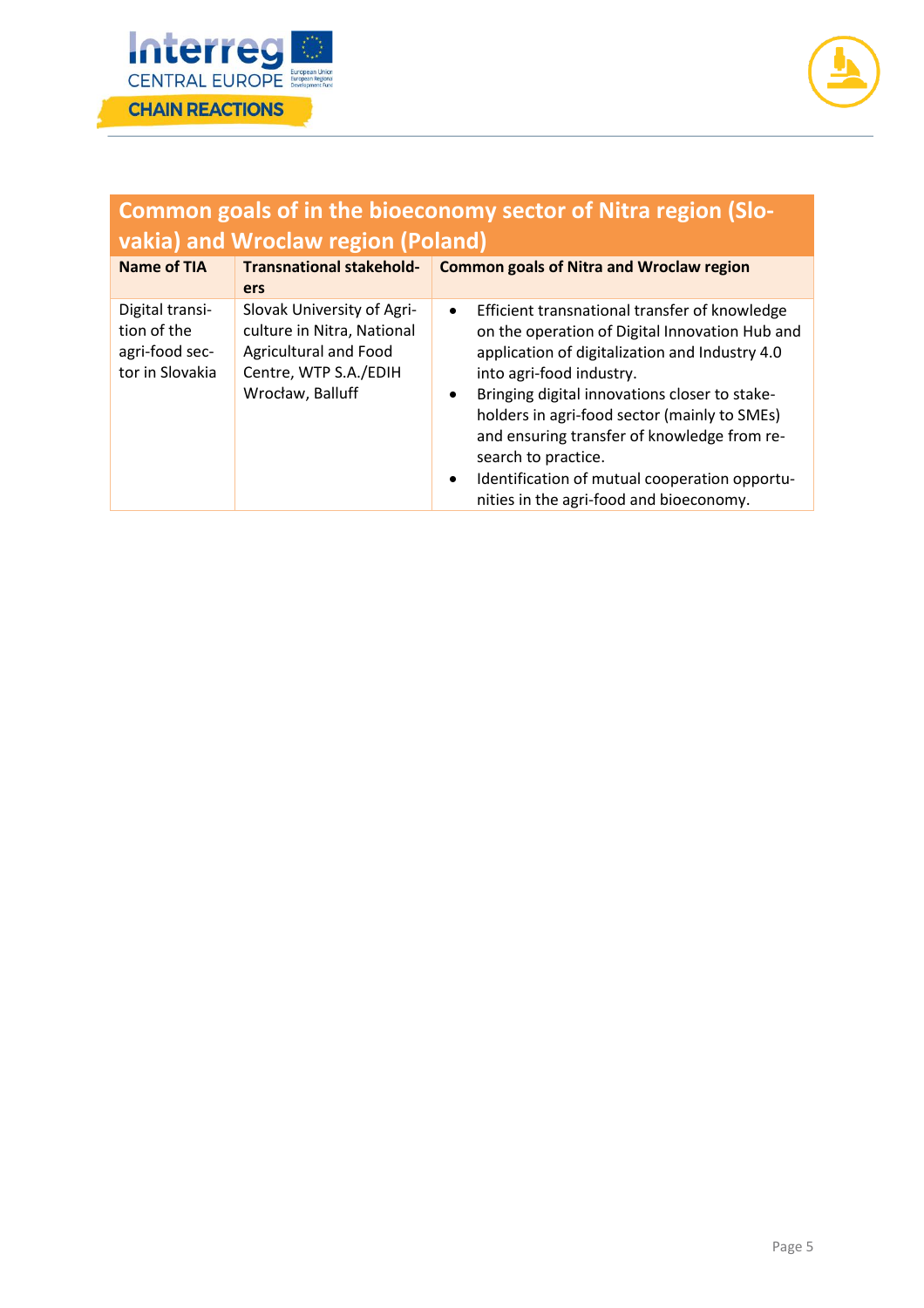



### <span id="page-6-0"></span>**2.3 Commitment to sustainability**

Based on the joined activities, the "Memorandum of cooperation" (see annex 1) among the responsible entities for sustainability of the TOS will be signed.

The responsible entities are primarily the project partners, who will commit to cooperation beyond the project implementation period and any stakeholder committing to continuation of the activities within the TOS.

It is additionally expected that key entities of each region, that share the interest of implementation of TIA, will also sign the memorandum.

Other entities can join the memorandum and further support the activities; however, they can directly join the implementation of TIA, through their cooperation with entities that are already signatories of the memorandum.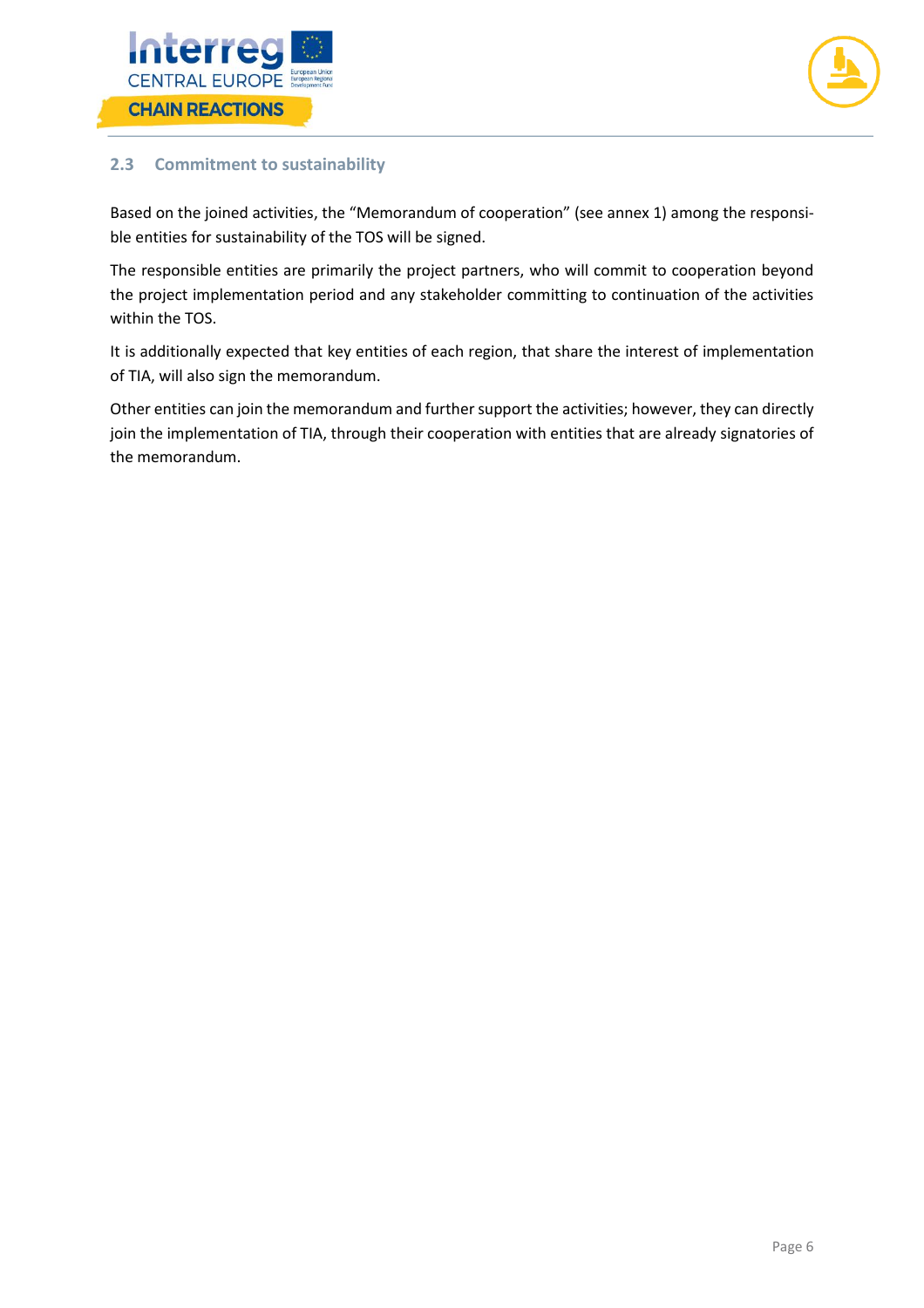



<span id="page-7-0"></span>**ANNEX: MEMORANDUM OF AGREEMENT**

## **Memorandum of Agreement for Bioeconomy sector**

#### *PREAMBLE*

This Memorandum of Agreement was prepared by the project partnership of the Chain Reactions project as Output O.T4.3: **Thematic transnational exploitation plans and open collaboration spaces**, in order to set up the open collaboration spaces and ensure the post-project implementation of exploitation plans prepared within the project duration.

This Memorandum of Agreement is made between

Wroclaw Technology Park, Muchoborska 18, 54-424 Wroclaw, Poland

and

Bioeconomy Cluster, Piaristická 2, 94901 Nitra, Slovakia

The purpose of this Memorandum is to agree upon the terms and conditions, scope of work and responsibilities for future collaboration in the bioeconomy as agreed between the signatories in the Transnational Exploitation Plan (TEP) prepared within the Chain Reaction Project.

#### *AGREEMENT*

The signing parties see the benefits of jointly implementing the activities set up in TEP of this project, have a desire to pursue the set activities and thus ensure the sustainability of the Chain Reaction projects outcomes.

Wroclaw Technology Park from the Wroclaw Region will ensure the continuation of activities and will proactively promote the transnational collaboration in the bioeconomy as part of the transnational innovation agenda.

Bioeconomy Cluster from the Nitra Region will ensure the continuation of activities and will proactively promote the transnational collaboration in the bioeconomy as part of the transnational innovation agenda.